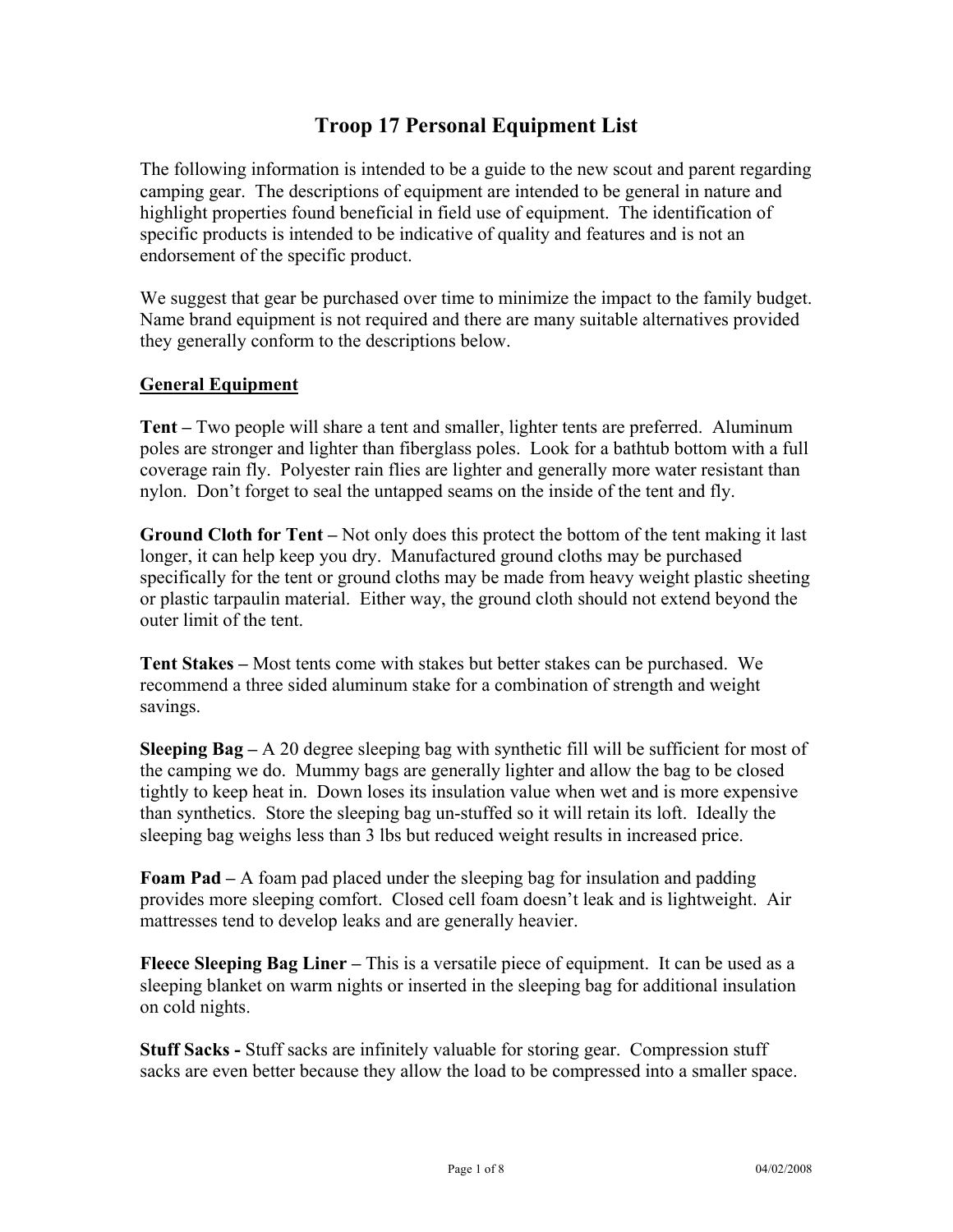Lengthwise compression or radial compression is a personal preference. We recommend that stuff sacks be used to store:

- Tents
- Sleeping bags
- Clothing

**Rain Jacket –** We camp rain or shine so a waterproof breathable rain jacket is required equipment. A jacket protects better than a poncho in wind and keeps body heat in. Better jackets will include "pit zips" allowing the jacket to be ventilated. There are many less expensive options than Gore Tex<sup>®</sup> on the market now such as Conduit<sup>®</sup>, MemBrain<sup>®</sup>, and  $Precip^{\circledR}$  to name a few.

**Rain Pants –** We camp rain or shine so waterproof breathable rain pants are required equipment. Full length side zippers are a great option that make pants easy to get on and off. There are many less expensive options than Gore  $Tex^{\mathcal{R}}$  on the market now such as Conduit<sup>®</sup>, MemBrain<sup>®</sup>, and Precip<sup>®</sup> to name a few.

**Hiking Boots** – Sturdy footwear will protect the feet and ankles during many of our activities. Boots need not be expensive but should be designed for hiking and provide comfort and support. Different feet are shaped differently so it is difficult to recommend a "generic" boot but the boots must fit the feet and be broken in.

**Closed Toed Shoes –** A comfortable pair of shoes to wear around camp can be a nice touch. For water events, everyone must wear shoes and they must be closed toe. Use old tennis shoes, water shoes, or higher end closed toed sandals if you'd like. Open toed sandals are not acceptable.

**Clothing –** Clothing selection is critical to a comfortable camping experience. We encourage the use of layering of wool or synthetic materials (not cotton) for their breathability and durability. Clothing should be appropriate for the weather and planned activities. Generally, clothing for camping will include:

- Briefs or boxers (to change into)
- Long underwear bottoms
- Shorts
- Long pants (zip off legs work for shorts also)
- Rain shell pants
- Socks with one pair for sleeping
- T-shirt
- Long underwear top
- Long sleeve shirt
- Jacket (insulating)
- Rain shell jacket
- Cap or hat
- Wool hat
- Sunglasses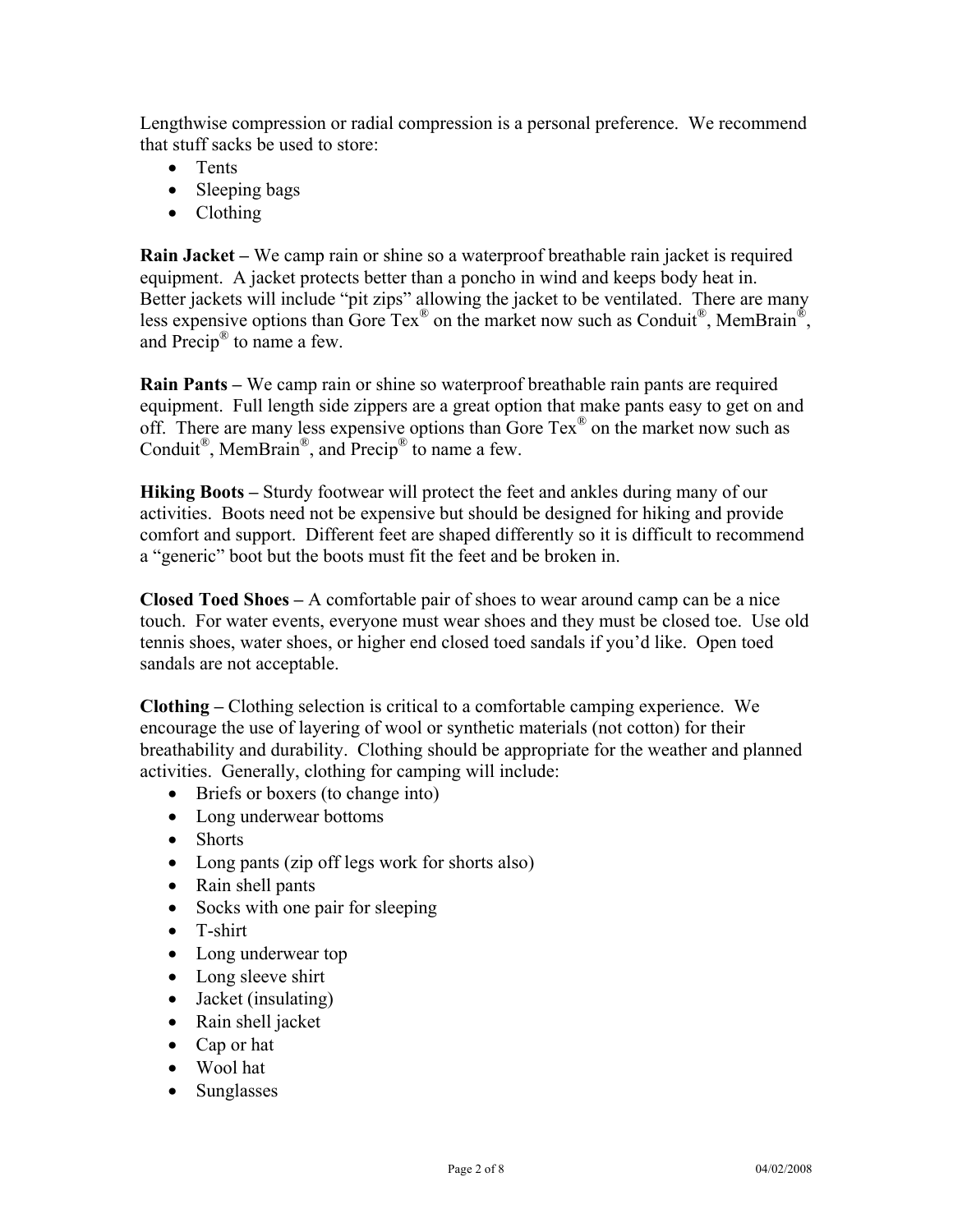**Pocket Knife –** Simpler is generally better. The knife must be a folding blade that will keep an edge. When you buy the knife, buy a whetstone and keep the blade sharp.

**Eating utensils –** We suggest a cup, plate and bowl made of sturdy plastic such as Lexan<sup>®</sup>. When backpacking, the plate may stay at home. A fork and spoon are also recommended to be made from sturdy plastic. Utensils are sometimes misplaced so expensive tools are not encouraged.

**Flashlight –** Headlamps are encouraged since they allow use of the hands. Small, lightweight flashlights are also acceptable but remember extra batteries. Lean toward LEDs which last almost forever and are easy on batteries. Halogen and xenon bulbs are power hogs and eat batteries. We recommend lights that use common AA or AAA batteries.

**Compass –** A small compass with a clear base plate, rotating bezel and a sighting mirror is recommended over smaller, cheaper compasses, for orienteering use.

**Water Bottle** – Hydration is key to everyone's health so water bottles are required. We recommend wide mouth Nalgene® bottles in either Lexan® (nearly indestructible) or polyethylene. Features include durability, packability, and a lid that is held to the bottle with a tether. The use of water bottles instead of bladders allows the scouts fluid intake to be better monitored since they have to remove it from their pack to drink. For summer camp, hydration bladders (such as Platypus® or CamelBak®) work well inside a day pack.

**Personal Hygiene Kit –** Hygiene is almost as important as hydration to being healthy. The requirements will vary by individual but the personal kit should include:

- Toothbrush
- Toothpaste
- Hand Sanitizer
- Glasses
- Contact Lens Case
- Contact Lens Solutions
- Mirror
- Medicines
- Dietary Supplements

**Personal First Aid Kit** – Each person must have a small first aid kit to address minor injuries. The troop carries a more comprehensive kit. Each personal kit should include:

- Adhesive Strips (Band Aids), 6 minimum
- Moleskin
- Antibiotic ointment
- Adhesive Tape
- Sterile Gauze Pads (3"x3" recommended)
- Tweezers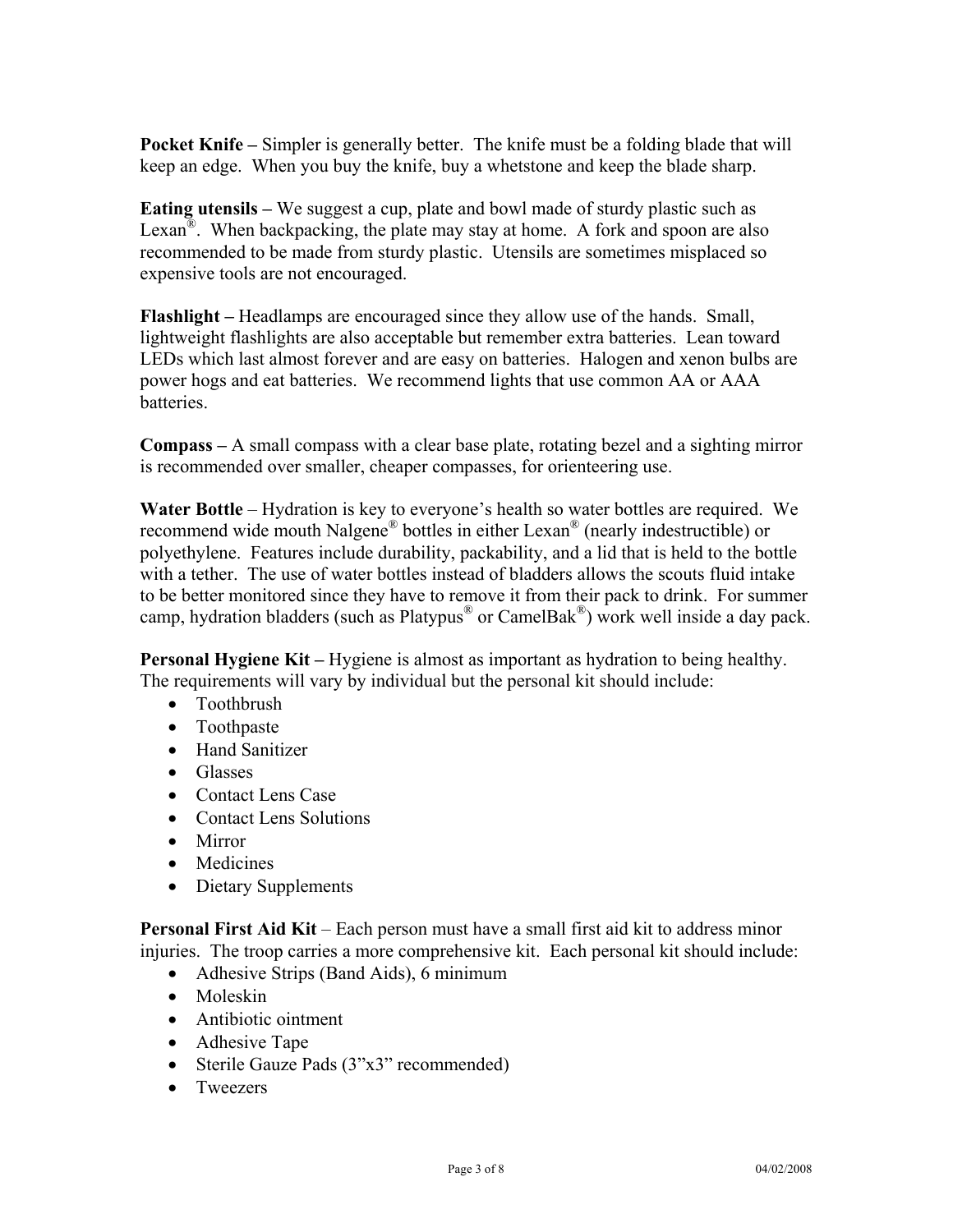- Safety pins
- Sewing Kit (the needle is most important)
- Soap (small bar)
- Antiseptic
- Scissors (small)
- Latex or Nitrile Gloves
- Plastic Goggles or Other Eye Protection
- Mouth Barrier Device (for mouth to mouth rescue breathing)
- Personalized Emergency Medications
- Pencil and Paper

**Toilet paper –** We camp in the woods and we do our business in the woods. Any toilet paper that is readily biodegradable will work.

**Trowel –** Since we do our business in the woods we do not want the world to see our results so we dig cat holes for our deposits. Small plastic trowels are suitable for almost all of our needs.

**Sunscreen –** Exposure to the sun has been proven to cause premature aging and skin cancer. We recommend a waterproof sunscreen of at least SPF 30 be worn at all times to prevent sunburn, windburn and blisters.

**Lip Balm –** Exposure to the sun has been proven to cause premature aging and skin cancer. We recommend a lip balm of at least SPF 15 be worn at all times to prevent sunburn, windburn, blisters and chapped lips.

**Towel –** Any old towel will do unless we are backpacking and trying to keep the weight down. For backpacking use, small microfiber towels are excellent.

**Rope** – We recommend that 20-30 feet of  $\frac{1}{4}$ " or 3/8" nylon cord be brought on every campout. Rope is a good tool to have.

**Duct Tape –** Duct tape can be used for a multitude of uses. We recommend that it be stored on your water bottle for easy access.

**Duffel Bag –** A reasonably sized duffel bag is acceptable for hauling gear to and from most campouts.

**Watch –** Many of our events are scheduled so a watch is critical to knowing when to be somewhere or do something.

## **Specialty Gear**

**Backpack –** Although most scouts carry their gear in a backpack on all campouts, a backpack is required for our backpacking campout and Philmont. External frame backpacks are generally less expensive, allow airflow between the pack and your back,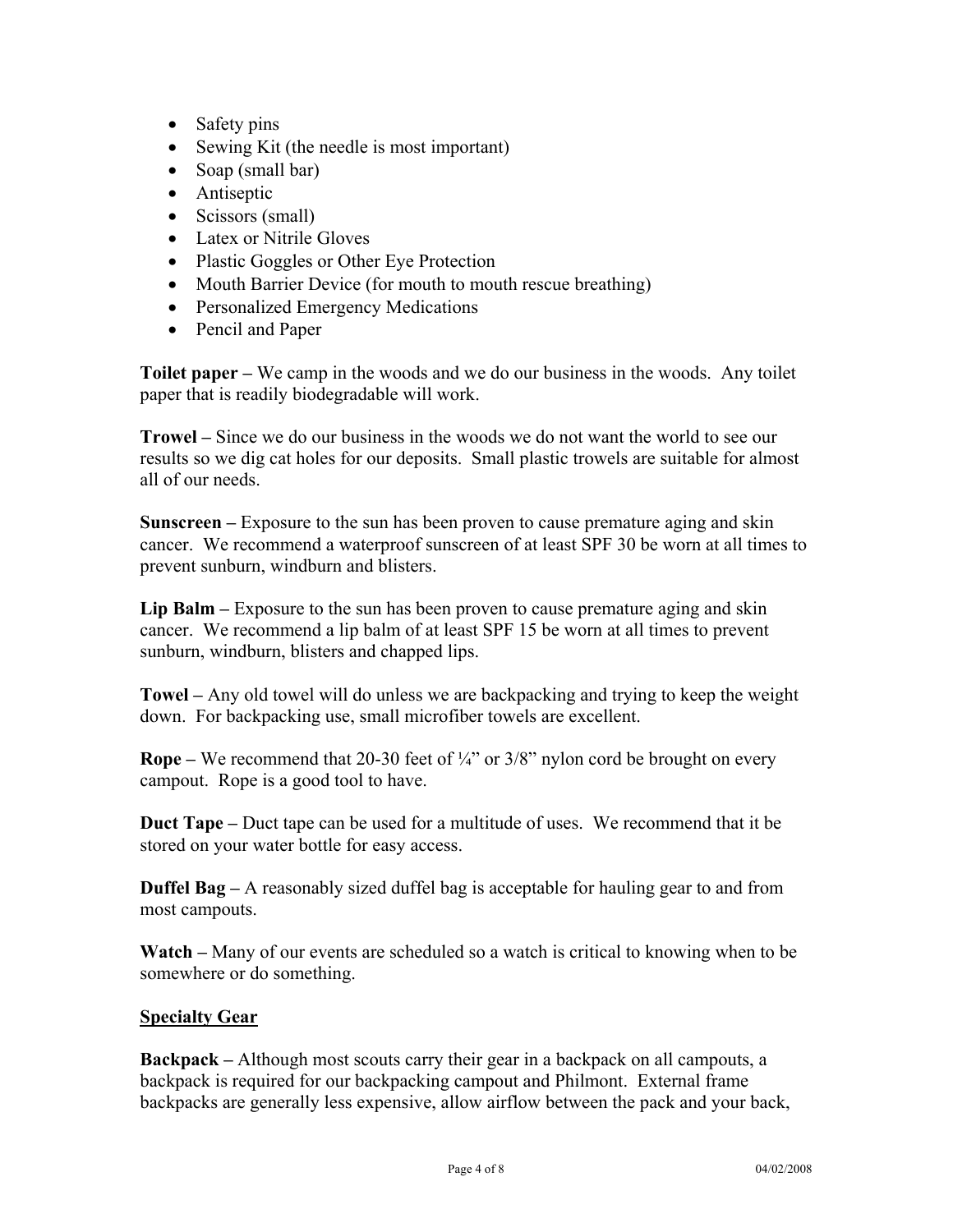and are designed for hiking on trails. Internal frame backpacks are generally narrower, more expensive, hug your back (although some design are incorporating airflow features), and are designed for more technical pursuits.

**Blue Barrel –** The blue barrel is an airtight, watertight plastic barrel with a metal band closure available from Troop 17. They are generally used on canoeing and aquatics campouts but may be used on other trips and for pet food, cat litter, oil dry, etc. When issued, the blue barrel must be personalized to identify it from other blue barrels. Troop 17 does not accept returned personalized blue barrels.

**Bailer –** This piece of equipment is used to bail out a canoe or other boat. It need not be fancy or expensive. A modified milk jug or juice bottle is sufficient. A sponge may also work.

**Water Treatment Tablets –** These are sometimes used on backpacking and canoeing trips to treat raw water for drinking. Boiling is sometimes used as an alternative.

**Hiking Socks –** When hiking or backpacking we recommend that a thin synthetic (polypropylene) or silk liner sock be worn under a heavier wool hiking sock. Cotton socks do not transport moisture and will lead to blisters.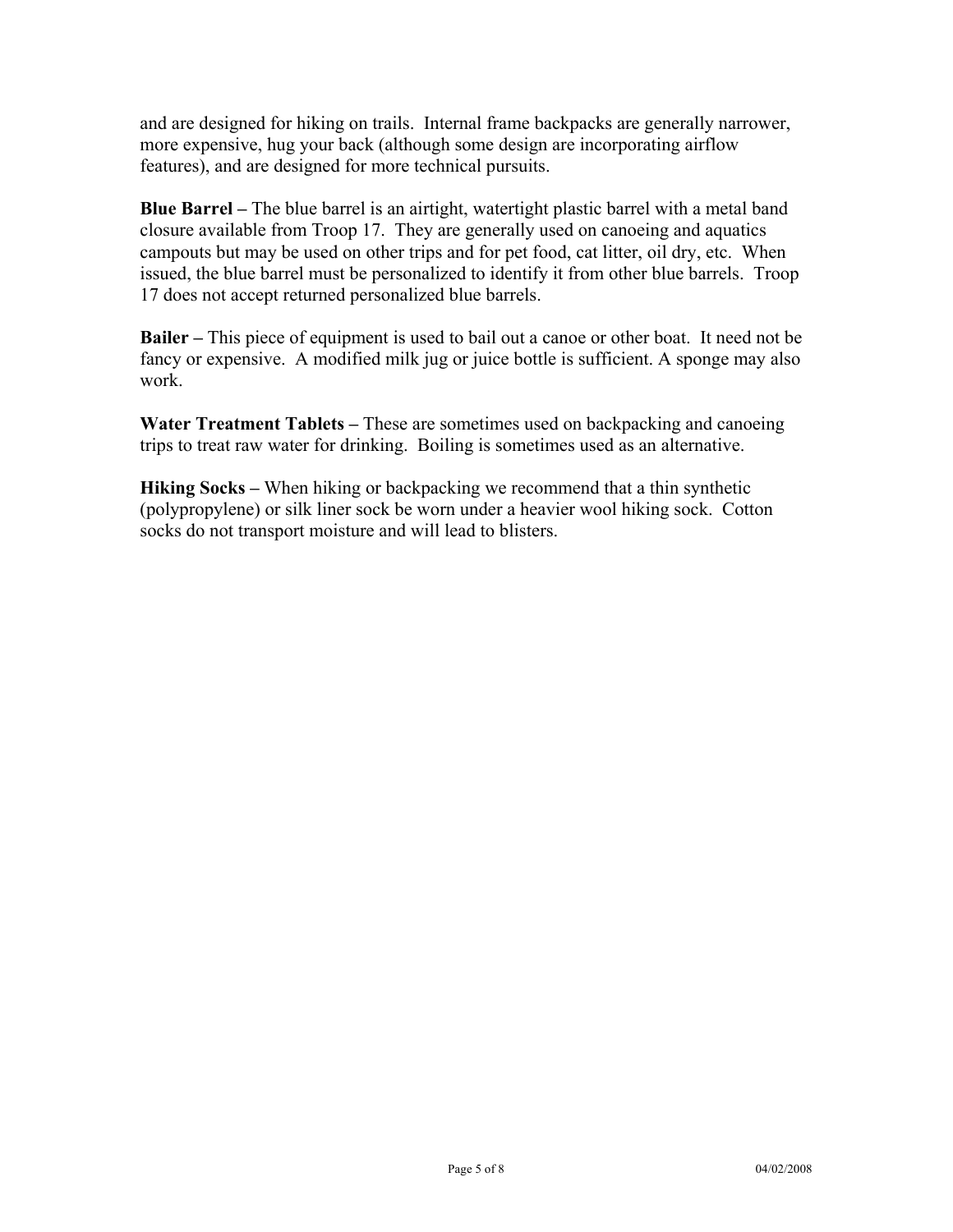#### **Suggested Brands**

This list is only a guide. There are numerous options, brands, and versions of each piece of equipment. Using our suggested brands list we encourage you to shop around, do research, use your experience, and the listed features to find the best gear for you.

**Tent –** Kelty Gunnison, Eureka Apex, REI Half Dome 2, Eureka Timberline

**Ground Cloth for tent –** Purchase with tent or make from contractor sheeting or plastic tarpaulin material

**Tent Stakes –** MSR Groundhog, Go-Lite 7" Y-Stake, Sierra Designs Y Peg

**Sleeping Bag -** Kelty Light Year XP, Marmot EcoPro, Marmot Pounder Plus, REI Zephyr, Slumberjack Ultimate Thermolite Extreme

**Foam Pad –** Therm-a-rest Ridge Rest, Therm-a-Rest Z-Lite

**Fleece Sleeping Bag Liner –** Kelty Lightweight Fleece Liner, Cocoon Microfleece Mummy liner

**Stuff Sacks –** Outdoor Research, Granite Gear, REI

**Rain Jacket –** Red Ledge Thunderlight, Marmot Precip, Mountain Hardwear Epic

**Rain Pants-** Red Ledge Thunderlight, Marmot Precip,

**Hiking Boots-** Hi-Tec, Columbia, Vasque, Merrill, Montrail, Asolo

**Closed Toed Shoes –** Aqua Socks, Teva Proton, Crocs, Keen Newport

**Pocket Knife –** Victorinox Tinker, Case Whittler, Case Medium Stockman

**Eating utensils –** GSI Outdoors Lexan Bowl and Plate, GSI Outdoors Lexan Utensils

**Flashlight –** Petzl Tikka, Petzl Zipka, Mini Maglite LED 2-AA LED

**Compass –** Silva Trekker Type 20, Silva Ranger Type 515CL, Brunton Classic 8040G

**Water Bottle** – Nalgene Lexan Wide Mouth 32 oz Bottle

**Towel (Microfiber) –** MSR Packtowel, REI MultiTowel Lite

#### **Specialty Gear**

**Backpack –** Kelty Trekker, JanSport Carson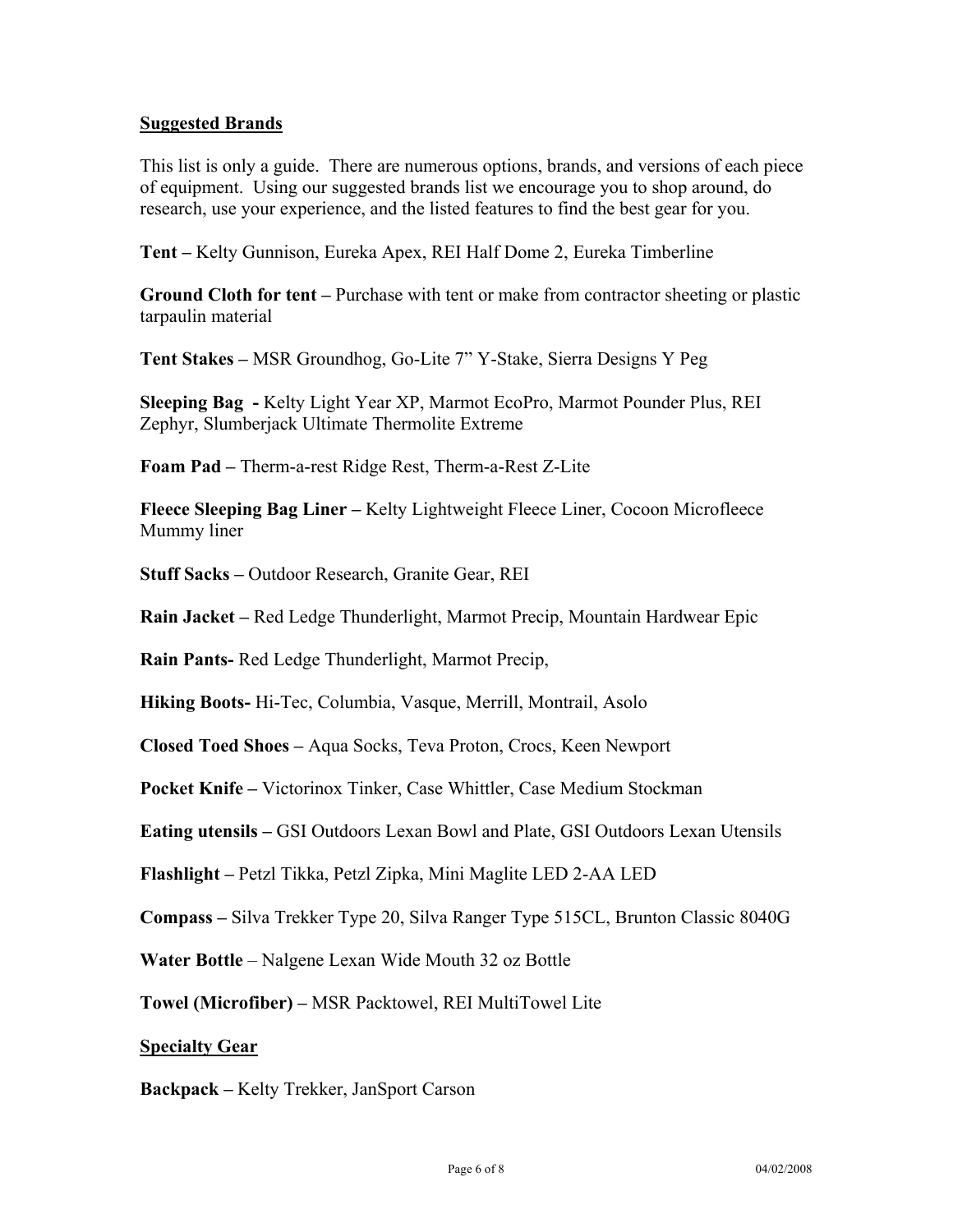# **Water Treatment Tablets –** Katadyn MicroPur, Potable Aqua

**Hiking Liner Socks –** Fox River X-Static, REI Silk One, REI Dry One PolyPro

**Hiking Wool Socks –** Smartwool Light Hiker, Teko EcoMerino Wool